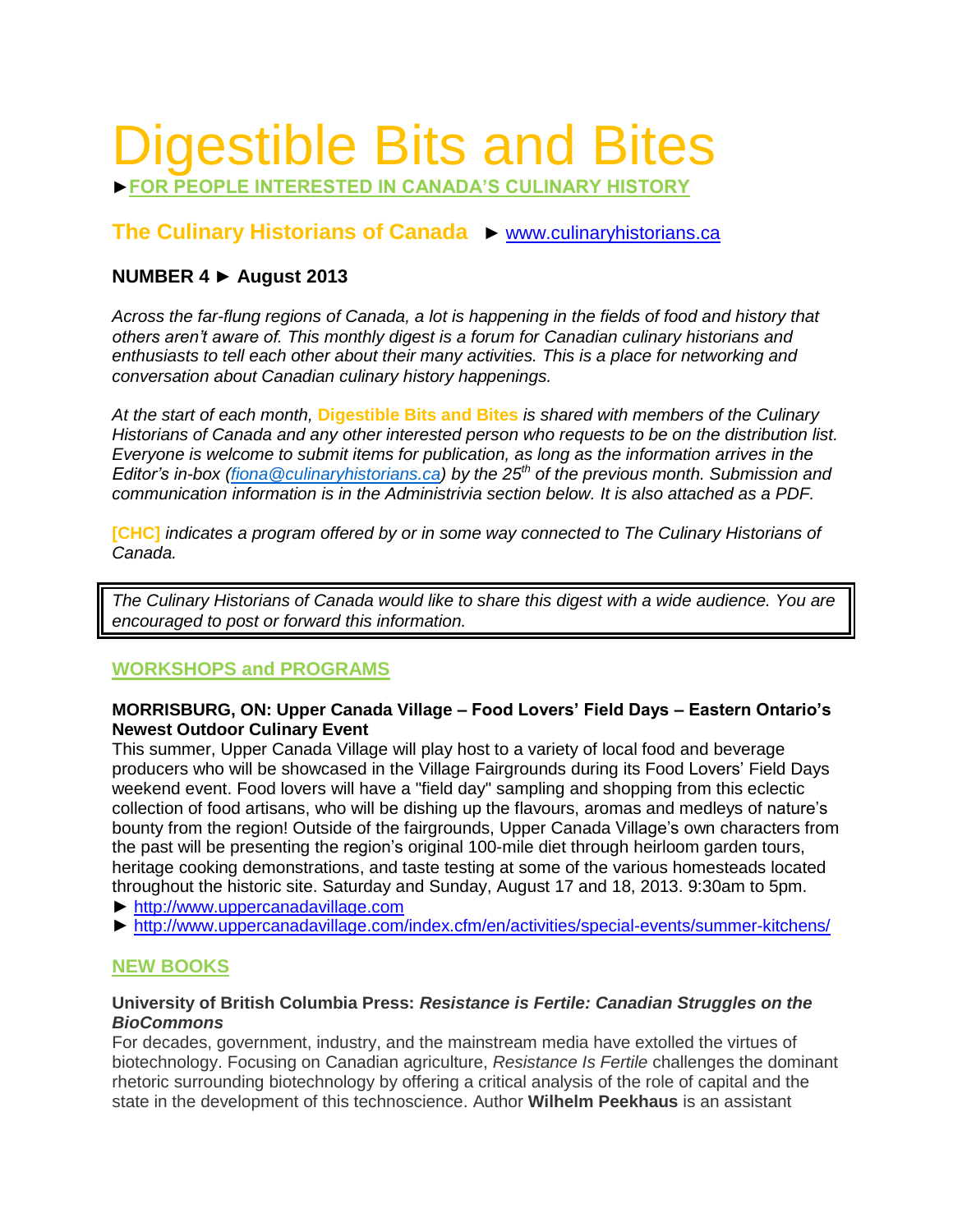professor at the School of Information Studies at the University of Wisconsin-Milwaukee.

- ► [http://www.ubcpress.ca/search/title\\_book.asp?BookID=299173751](http://www.ubcpress.ca/search/title_book.asp?BookID=299173751)
- ► <http://www4.uwm.edu/sois/people/profiles/peekhaus.cfm>

## **CANADIAN CULINARY JOURNALS**

#### *CuiZine* **4.1 – "Overlooked: uncovering, assessing, and inventing the everyday"**

Contributors to this seventh issue of *CuiZine* take an interest in what is very familiar yet often goes unnoticed: the quotidian. They offer us depictions and explorations of the banal fried egg, the humble leek, the unloved brussels sprout, the little-lauded community cookbook, and the underdeveloped plot of urban land. This issue is a looking over of the overlooked.

► [http://cuizine.mcgill.ca](http://cuizine.mcgill.ca/)

► <http://www.erudit.org/revue/cuizine/2013/v4/n1/index.html>

#### *Canadian Food Studies / La Revue canadienne des études sur sur l'alimentation*

The Canadian Association of Food Studies / L'association canadienne études sur l'alimentation (CAFS / ACEA) will launch a new journal at the end of August. *Canadian Food Studies / La Revue canadienne des études sur l'alimentation* will be open-access, on-line, and built on the University of Waterloo's publishing platform. The journal welcomes contributions that address Canadian topics and/or are produced by Canadian authors, in both English and French. Student submissions are encouraged. The journal will publish a range of peer-reviewed material as well as viewpoints and debates, representing both geographic diversity and the breadth and depth of academic, community- or individual driven, institutional, and transgressive food-related actions and ideas. Work from all contexts will be considered, including food-related policy; food production, distribution, transformation, preparation, consumption and decomposition; nutrition; food issues in history, art, culture, religion, psychology and society; as well as meaning, discourse, methodologies, academic practice, culinary practice and media – and hybridities of any of these.

► <http://cafs.landfood.ubc.ca/en/>

## **EDUCATIONAL RESOURCES**

#### **Teaching Food**

*Teaching Food: Agriculture, Food and Society Syllabi and Course Materials Collection* is a copublication of the Association for the Study of Food and Society and the Agriculture, Food and Human Values Society. It's an amazing resource (2003) about what courses were being taught in American universities. "Teaching about the many different ways that food is used to find one's place in the world connects us to students in ways that other subject matter might not. We are linked by what is on our plates and by how we think about who made it, where it came from, how it was grown and transported and transformed, served, and, indeed, eaten. Awareness of that process makes us better intellectuals, better teachers, better eaters, better citizens, and ultimately, better people." Although American, it holds much useful info for Canadians. (Found on the CAFS website.)

► [http://cafs.landfood.ubc.ca/en/wp-content/uploads/Teaching\\_Food\\_-](http://cafs.landfood.ubc.ca/en/wp-content/uploads/Teaching_Food_-_Agriculture_Food_and_Society_Syllabi_2003.pdf) Agriculture Food and Society Syllabi 2003.pdf